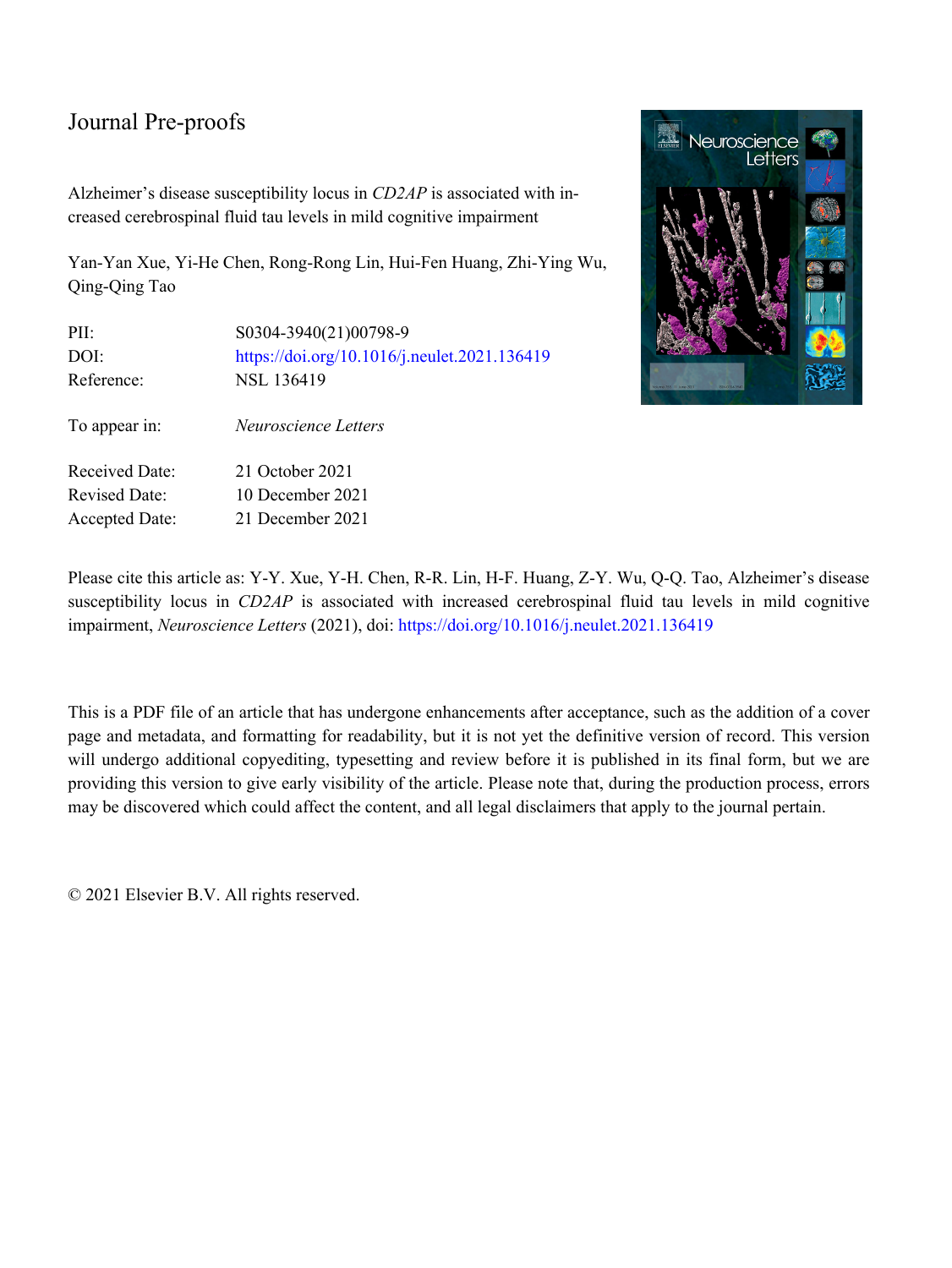## **Title page**

#### **Title**

Alzheimer's disease susceptibility locus in *CD2AP* is associated with increased cerebrospinal fluid tau levels in mild cognitive impairment

#### **Names of authors and affiliations**

Yan-Yan Xue, Yi-He Chen, Rong-Rong Lin, Hui-Fen Huang, Zhi-Ying Wu\*, Qing-Qing Tao\*, Alzheimer's Disease Neuroimaging Initiative

Department of Neurology and Research Center of Neurology in Second Affiliated Hospital, Key Laboratory of Medical Neurobiology of Zhejiang Province, Zhejiang University School of Medicine, Hangzhou, China

#### **\*Corresponding author**

Correspondence and reprint requests may be directed to Dr. Qing-Qing Tao (e-mail: qingqingtao@zju.edu.cn) and Prof. Zhi-Ying Wu (e-mail: [zhiyingwu@zju.edu.cn\)](mailto:zhiyingwu@zju.edu.cn)

## **Abstract**

**Introduction:** Rs9296559 within CD2-associated protein (*CD2AP*) has been identified as a susceptibility locus for Alzheimer's disease (AD). Recent studies indicated that CD2AP functioned as a regulator of endocytic trafficking to modulate the β-amyloid (Aβ) generation in neurons. Moreover, knockdown of cindr, the Drosophila ortholog of *CD2AP*, enhanced tau-induced neurodegeneration, implying CD2AP also participated in tau pathology. However, the role of rs9296559 in regulating Aβ and tau metabolism in AD was still unclear.

**Methods:** Here, the associations of rs9296559 with CSF Aβ1–42, p-tau, and t-tau were performed using a linear regression model in a total of 543 cognitive normal (CN), mild cognitive impairment (MCI), and AD subjects from the Alzheimer's disease Neuroimaging Initiative (ADNI) cohort. The results were replicated in an independent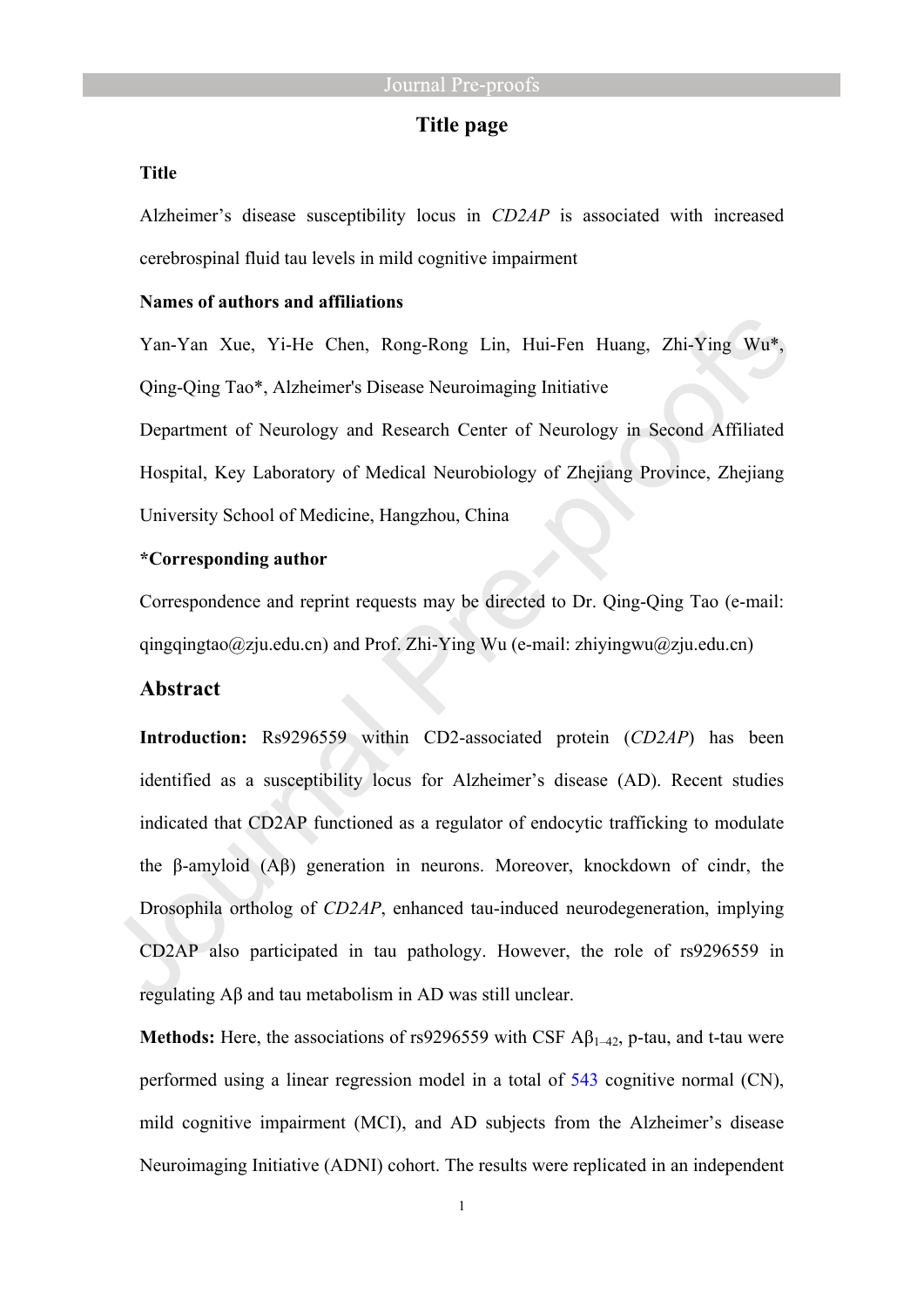cohort consisting of 198 Chinese subjects recruited from our hospital.

**Results:** In the ADNI cohort, CC+TC genotypes significantly increased CSF t-tau and p-tau levels in MCI patients but did not alter CSF tau levels in AD. This association was also observed in the replication cohort. Moreover, there was no association between rs9296559 and CSF  $\mathbf{A}\beta_{1-42}$  level at different disease statuses in the two cohorts.

**Conclusion:** Our findings showed that rs9296559 was associated with higher CSF t-tau and p-tau levels in MCI, supporting that CD2AP modified AD risk by altering tau-related neurodegeneration in the early stage of the AD continuum. To the best of our knowledge, this is the first study to evaluate the association between *CD2AP* genotypes and AD CSF biomarkers.

**Keywords:** Alzheimer's disease, CD2AP, rs9296559, tau, cerebrospinal fluid tau

## **Introduction**

Alzheimer's disease (AD) is the most common neurodegenerative disorder often characterized by progressive loss of memory and cognitive decline. It has been documented that the deposition of β-amyloid (Aβ) and tau pathology in the brain existed as early as more than ten years before the AD clinical symptoms appeared [1]. Owing to the tremendous progress of cerebrospinal fluid (CSF) biomarkers and positron emission tomography (PET) analyses, the full trajectory of AD becomes more distinct [2,3].

CD2-associated protein (CD2AP) functions as an adaptor protein consisting of 639 amino acid residues that are expressed abundantly in neurons, immune cells, and epithelial cells [4,5]. The corresponding gene, *CD2AP*, is located on chromosome 6 (6p12.3) and contains 18 exons [6]. We previously reported that the expression of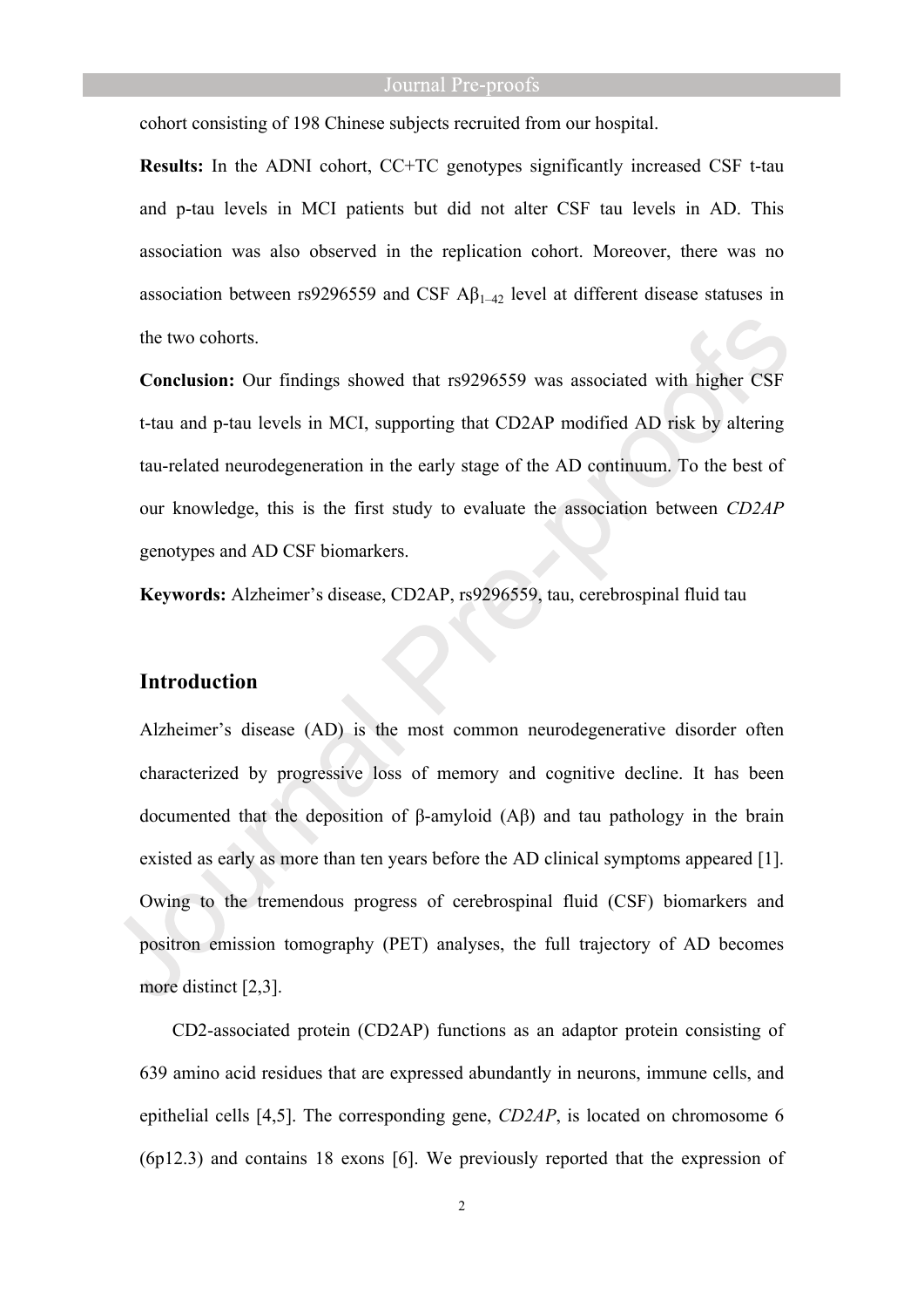*CD2AP* was decreased in peripheral blood lymphocytes in sporadic AD (SAD), implying CD2AP loss of function may be implicated in SAD pathogenesis [7]. CD2AP was reported to affect APP and BACE1 sorting in early endosomes by distinct mechanisms [8]. The loss of function of CD2AP has been linked to the abnormal Aβ levels and Aβ42/Aβ40 ratio in neurons [9]. The fly ortholog of the human *CD2AP*, cindr, was reported to serve as a modulator of tau-mediated neurotoxicity. The loss of function of cindr enhances tau-induced neuronal loss in the adult fly brain [10].

*CD2AP* rs9296559 SNP has been identified to be significantly associated with AD susceptibility in genome-wide association studies (GWAS) and confirmed by several subsequent studies [11-17]. However, the role of rs9296559 in regulating AD CSF pathogenic proteins was still unclear. To determine the functional consequence of rs9296559 and its possible effects on AD pathogenesis, we analyzed its association with AD CSF biomarkers in cognitive normal (CN), mild cognitive impairment (MCI), and AD subjects from the Alzheimer's disease Neuroimaging Initiative (ADNI) cohort and a replication cohort from China.

## **Materials and Methods**

## **ADNI dataset**

ADNI was initialed in 2003 by the National Institute on Aging, the National Institute of Biomedical Imaging and Bioengineering, the Food and Drug Administration, private pharmaceutical companies, and nonprofit organizations (http://adni.loni.usc.edu). ADNI, with Michael W. Weiner, MD as the principal investigator, was approved by the regional ethical committees of all participating institutions, and written informed consent was obtained from all participants.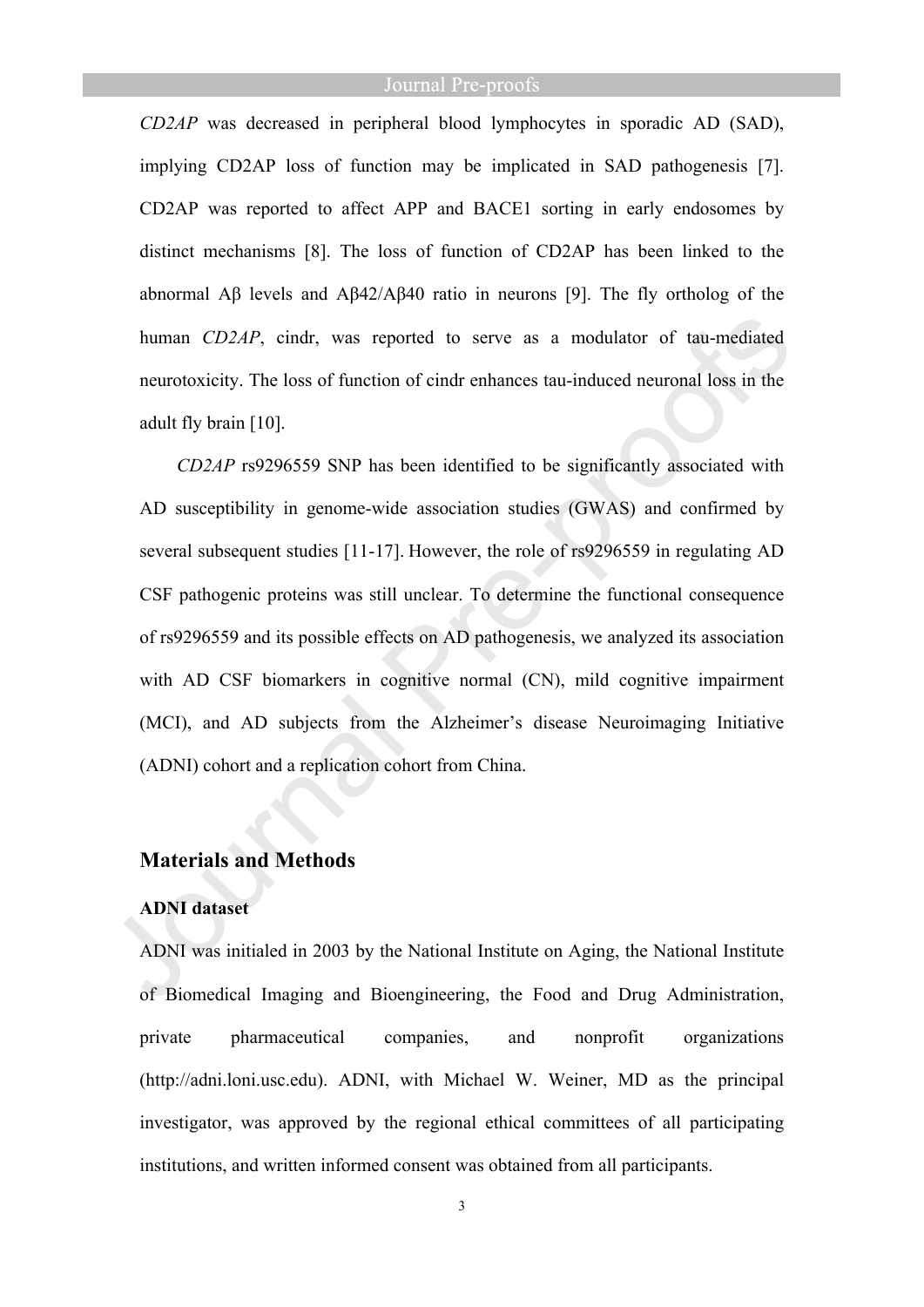#### **Participants**

Subjects were classified into CN, MCI, and AD at baseline according to the fourth edition of Diagnostic and Statistical Manual of Mental Disease (DSM-IV) and National Institute on Aging and Alzheimer's Association (NIA-AA) research criteria in 2011. In the ADNI cohort, a total of 543 subjects, including 101 CN, 278 MCI and 164 AD, were included. All these participants were enrolled from the ADNI1, ADNI GO, and ADNI2 phases. Participants from ADNI3 phase were excluded owing to the lack of genetic data of rs9296559. In this study, all of the subjects from ADNI were non-Hispanic and white people to avoid bias caused by genetic background differences between ethnicities. To further validate the findings observed in the ADNI cohort, an independent cohort consisting of 198 Chinese individuals was included in this study for further analysis. All participants in our independent cohort were enrolled from Department of Neurology, Second Affiliated Hospital of Zhejiang University School of Medicine, between March 2015 and November 2020. Data workflow was presented in **Figure 1**. This study was approved by the Ethics Committee of the Second Affiliated Hospital of Zhejiang University School of Medicine. Written informed consents were obtained from all participants or legal guardians.

## **Genotyping**

ADNI samples were genotyped using the Illumina Human 610-Quad Bead Chip array (Illumina, Inc., San Diego, CA, USA), including 620,901 SNPs and CNV markers which were employed for genotyping. Here we extracted the genetic data of *CD2AP* (rs9296559) from the ADNI PLINK data format. Samples in our cohort were genotyped using polymerase chain reaction and Sanger sequencing, and corresponding methods have been described previously [7].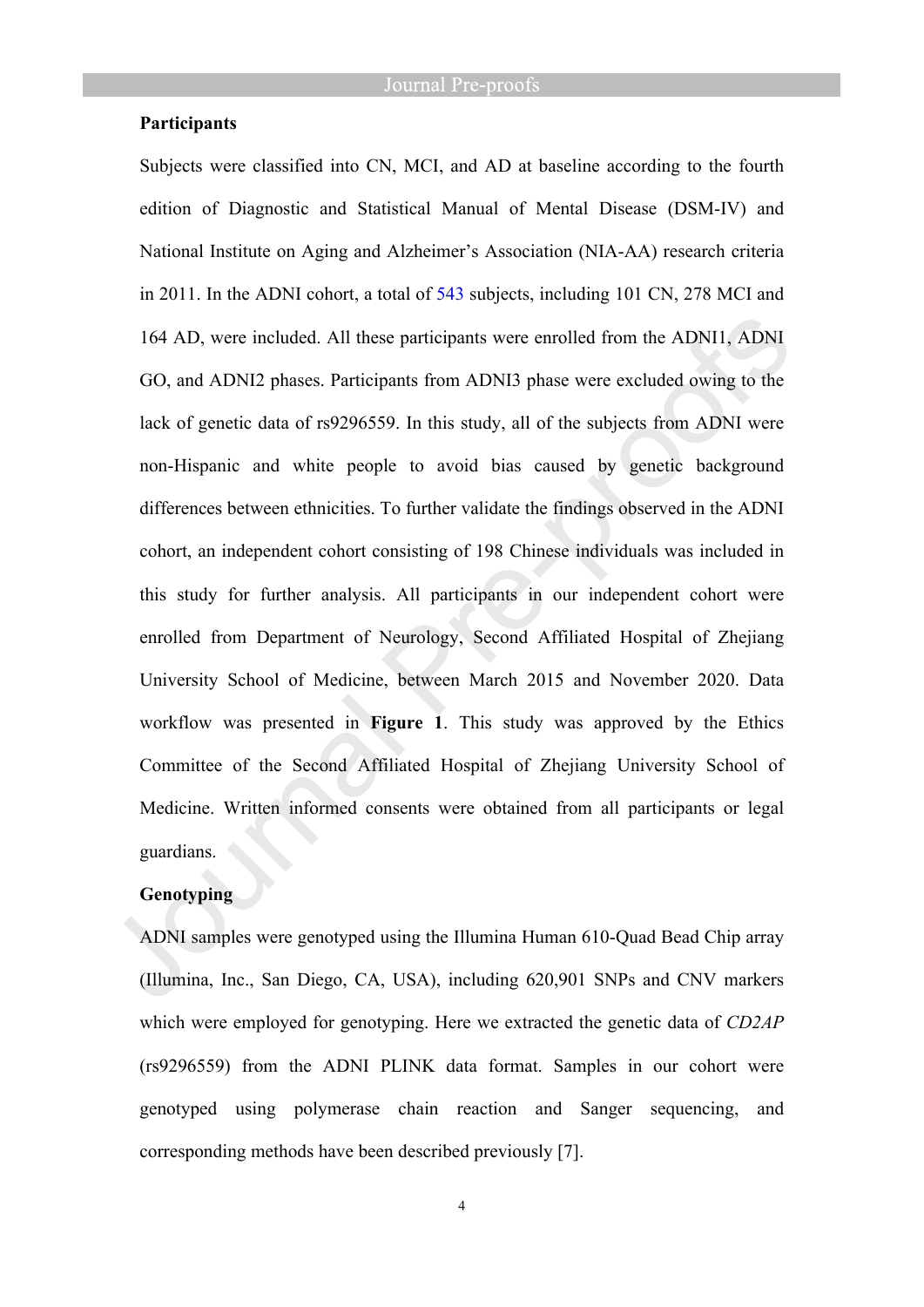#### **CSF Aβ1–42, t-tau, and p-tau measurements**

Methods for the collection, extraction, and examination of CSF proteins including  $A\beta_{1-42}$ ,  $A\beta_{1-40}$ , total tau (t-tau) and phosphorylated tau 181(indicated as p-tau later) in our independent cohort have been described previously [18]. The concentrations of CSF proteins could be downloaded from the ADNI database, and detailed steps for measurement have been previously reported [19].

#### **Statistical analysis**

All statistical analyses were conducted using SPSS 16.0 and GraphPad Prism7. Nonparametric data with multiple comparisons were analyzed by Dunn's multiple comparisons test followed by Bonferroni's procedure for adjusted *P* values. A multiple linear regression model was used to analyze the association of *CD2AP* (rs9296559) with CSF biomarkers at baseline after corrections for MMSE, age, gender, educational level, and APOE genotypes. For all the tests, we claim that rs9296559 is significantly associated with the levels of CSF biomarkers when *P* values are below 0.05.

#### **Results**

## **Basic characteristics**

In the ADNI cohort, there were  $543$  subjects (CN=101, MCI=278, and AD=164) with both AD CSF pathological proteins and rs9296559 genotypes. This cohort consisted of 324 male and 219 female subjects. The distributions of the rs9296559 genotypes were different among different groups, and a higher frequency of C allele was observed in MCI and AD groups (*P*<0.05). As expected, MCI and AD had a higher frequency for the APOE ε4 allele and performed worse than CN on MMSE. Besides, the levels of CSF  $\mathbf{A}\beta_{1-42}$ , t-tau, and p-tau were different among the three groups, and the MCI and AD groups showed lower CSF  $\mathsf{A}\beta_{1\text{-}42}$ , higher p-tau, and t-tau levels than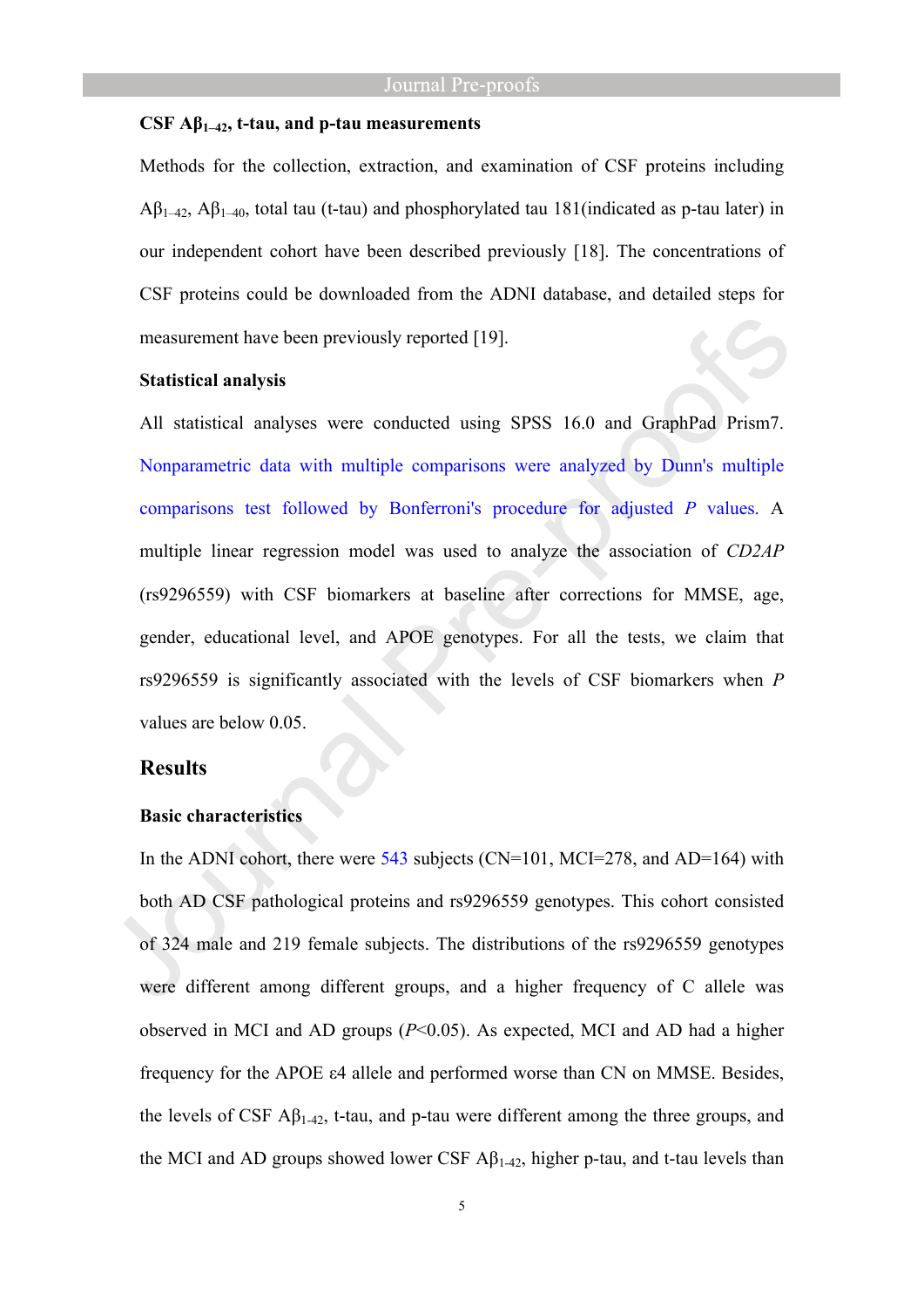those in CN **(Figure 2)**. The details of demographic characteristics and distributions of the genotypes are shown in **Table 1**.

#### **CC+TC genotypes of rs9296559 increased CSF t-tau and p-tau levels in MCI**

There were no significant differences in CSF  $\mathbf{A}\beta_{1-42}$ , p-tau, and t-tau levels between subjects carrying TT and CC+TC in the CN group **(Figure 3A)**. In the MCI group, rs9296559-C carriers had higher p-tau (32.22±17.09 pg/mL) and t-tau (327.00±158.27 pg/mL) levels than those in TT genotypes (p-tau: 28.10±13.81 pg/mL; t-tau: 287.19±120.06 pg/mL), while they did not differ in CSF Aβ1-42 level (CC+TC: 929.49±533.90 pg/mL; TT: 896.31±477.30 pg/mL) **(Figure 3B)**. However, both CSF  $A\beta_{1-42}$  and tau levels showed no significant difference between CC+TC genotypes and TT genotype in the AD group **(Figure 3C)**. After controlling for age, gender, education level, APOE genotypes, and MMSE scores in the multiple linear regression models, CC+TC genotypes significantly increased the level of CSF p-tau ( $\beta$ =0.137, *P*<0.05) and t-tau (β=0.144, *P*<0.05) in the MCI group (Table 2). No significant relationships between the baseline levels of CSF Aβ1–42, t-tau, and p-tau and *CD2AP* rs9296559 were observed in the CN and AD groups (*P*>0.05) **(Table 2)**. Taken together, CC+TC genotypes of rs9296559 were associated with higher CSF t-tau and p-tau levels in MCI but had no significant influence on  $A\beta_{1-42}$  regardless of different disease status in the AD continuum.

# **Association between SNP rs9296559 and CSF tau levels in an independent cohort** To further validate the relationship between rs9296559 variants and CSF p-tau and t-tau levels, we measured CSF tau concentrations and genotyped the rs9296559 SNP in an independent cohort of 198 adult participants. After clinical evaluation and sample collection, 55 participants were diagnosed with CN, 33 with MCI and 110 with AD. In this cohort, the frequency of the minor (C) allele of rs9296559 was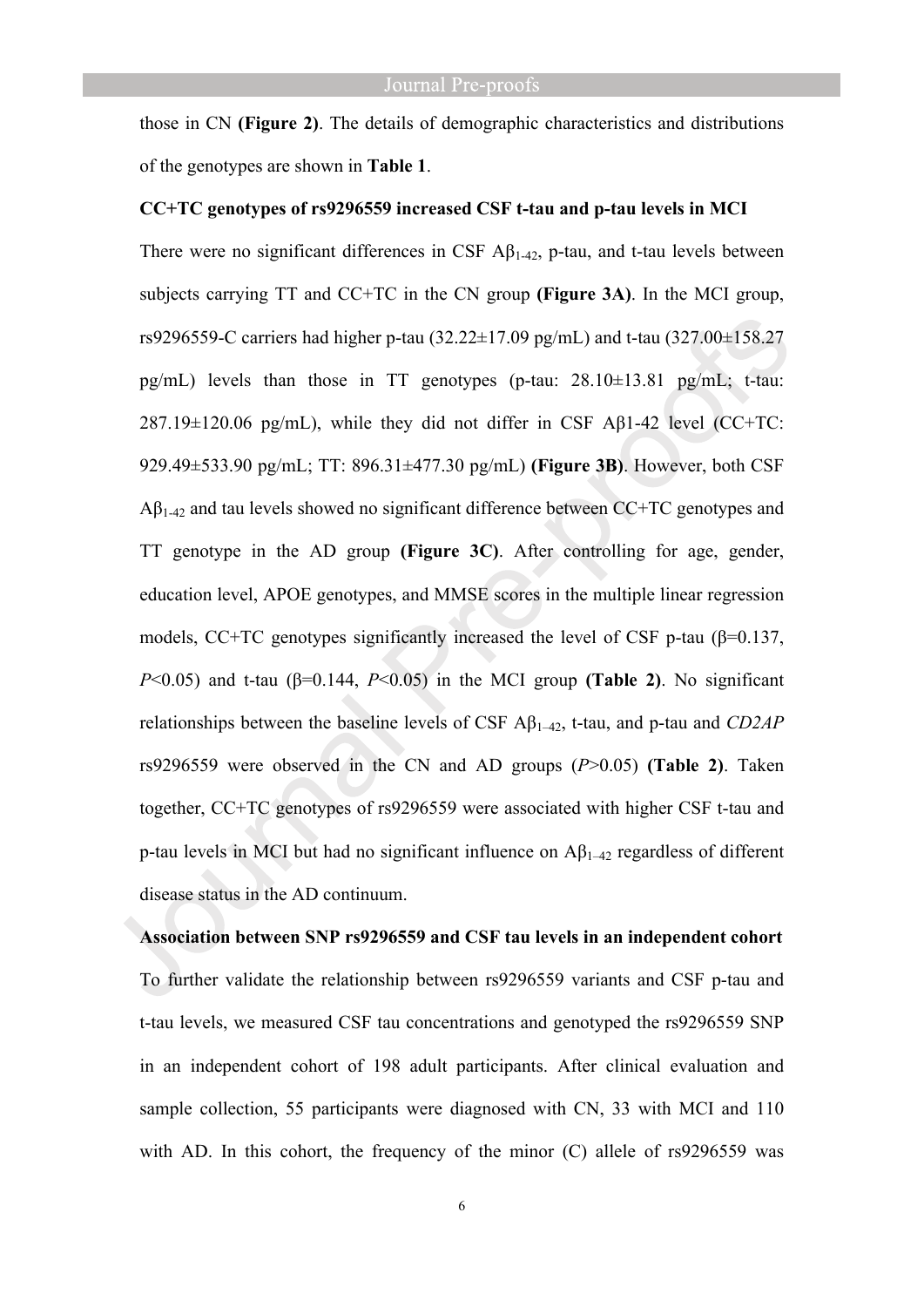16.2% in our cohort, almost half that in ADNI. The details of demographic characteristics and distributions of the genotypes are shown in **Table 3**. The levels of CSF  $\Delta \beta$ 1-42, t-tau, and p-tau were different among the three groups, and the MCI and AD groups showed lower CSF Aβ1-42, higher p-tau, and t-tau levels than those in CN (**Figure 4**). There was no significant difference of CSF Aβ1-42, p-tau, and t-tau levels between subjects carrying TT and CC+TC in CN and AD groups while p-tau level was significant elevated in subjects carrying  $CCTC$  ( $P < 0.05$ ) in the MCI group (**Figure 5**). However, t-tau level was insignificantly increased in subjects carrying CC+TC (P=0.06) (**Figure 5B**). To rule out the confounding factors, a linear regression model was performed. In the MCI group, rs9296559 was significantly associated with both CSF p-tau ( $\beta$ =0.564, *P*<0.05) and t-tau ( $\beta$ =0.483, *P*<0.05) levels in a linear regression model adjusted for age, sex, education, MMSE, and APOE. As for Aβ<sub>1–42</sub> level, rs9296559 showed no association with it in MCI (β=0.203, P=0.279). Consistent with the above findings in CN and AD, there was little difference in the level of  $A\beta_{1-42}$ , t-tau, and p-tau between in CC+TC group and TT group, which further validate our finding of no association between rs9296559-C and CSF pathologic proteins in CN and AD patients.

## **Discussion**

In this study, we provided the first comprehensive evaluation of the impact of *CD2AP* SNP (rs9296559) on AD CSF pathogenic proteins  $(A\beta_{1-42}, t$ -tau, and p-tau) in CN, MCI, and AD subjects. Our results showed that CC+TC genotypes were significantly associated with increased CSF t-tau and p-tau levels in MCI groups but did not alter CSF tau levels in AD. Among the existing hypothetical models of dynamic CSF biomarkers in the AD continuum, the most recognized one hypothesizes the sigmoid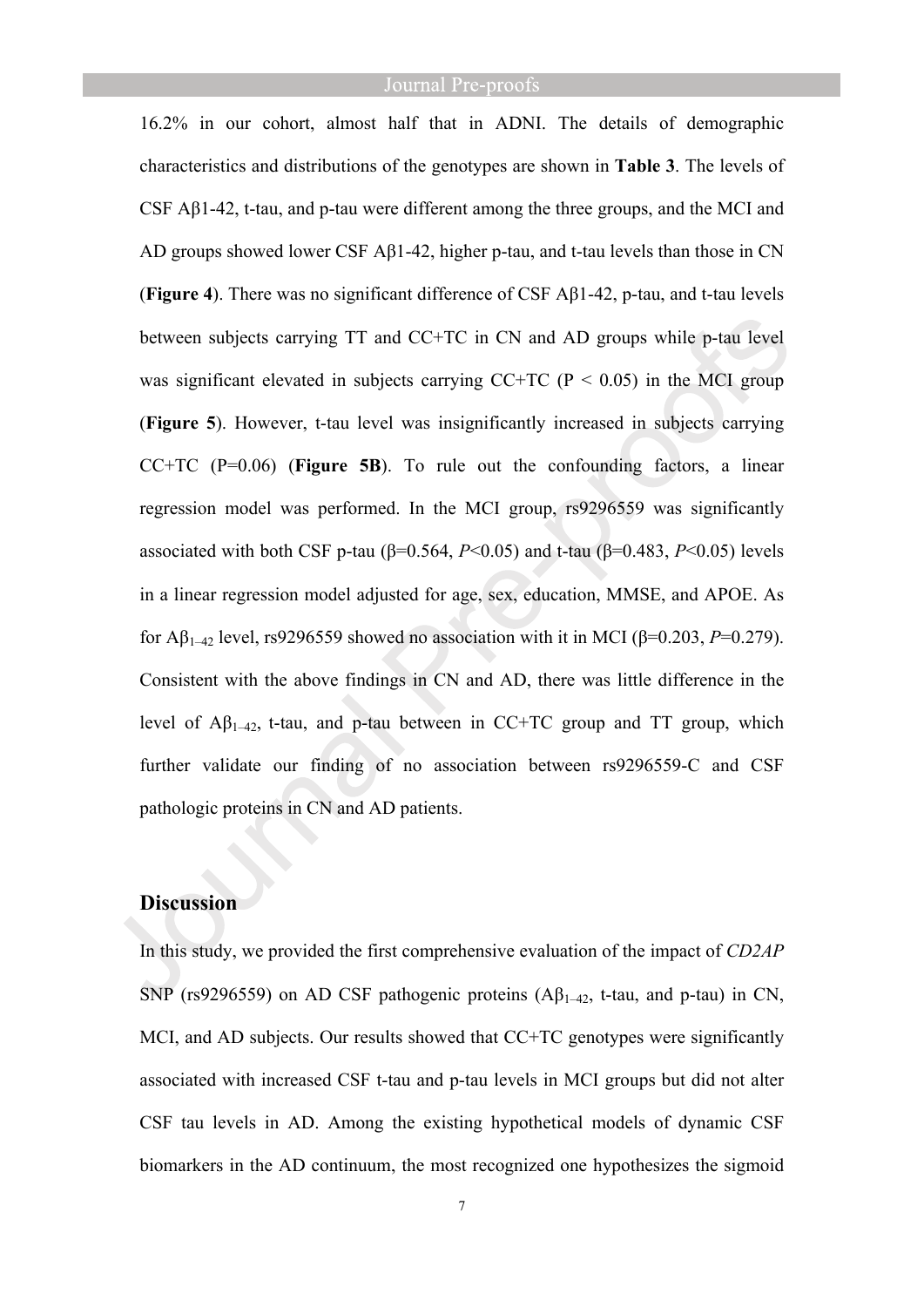shape of CSF tau level changes over time, indicating that CSF tau levels increase much slower and even stay the same after MCI patients convert to AD [20]. Several recent longitudinal studies have also revealed the within-individuals reduction of CSF tau levels in AD, which provides more evidence of slowing down the rate of tau-related neuronal injury and dysfunction [21-23]. Combined with the role of CD2AP as a modulator of tau-mediated neurotoxicity, the change of CSF tau trajectory might explain why CD2AP's moderating effect in CSF tau levels is weakened as the disease progresses. Moreover, there was no association between CSF  $A\beta_{1-42}$  level and rs9296559 in different disease statuses at baseline. These findings supported that CD2AP modified AD risk by altering tau-induced neurodegeneration in the early stage of the AD continuum.

*CD2AP* was one of the leading susceptibility genes for SAD, and the possible mechanisms of CD2AP involved in the pathogenesis of SAD have been studied by a number of researchers during the recent years [24-25]. Both Aβ and tau pathologies have been reported to be linked with loss of function of CD2AP. A previous study demonstrated that CD2AP could affect Aβ metabolism in vitro but these effects were subtle in vivo [9]. These results coincided with our results that rs9296559 did not alter CSF  $\mathbf{A}\mathbf{\beta}_{1-42}$  level [7]. Another study showed that CD2AP served as a regulator of endosomal traffics and CD2AP loss of function affects APP and BACE1 sorting in early endosomes, subsequently regulated Aβ generation [8]. More recently, Kotaro et al. found overexpression of CD2AP affected the localization of APP to Rab5-positive early endosomes and Rab7-positive late endosomes, and accelerated the degradation of APP. CD2AP is also related to starvation-induced APP degradation [26].

CD2AP is also linked with another hallmark of AD-neurofibrillary tangles, which is formed by abnormally phosphorylated tau. The fly ortholog of the human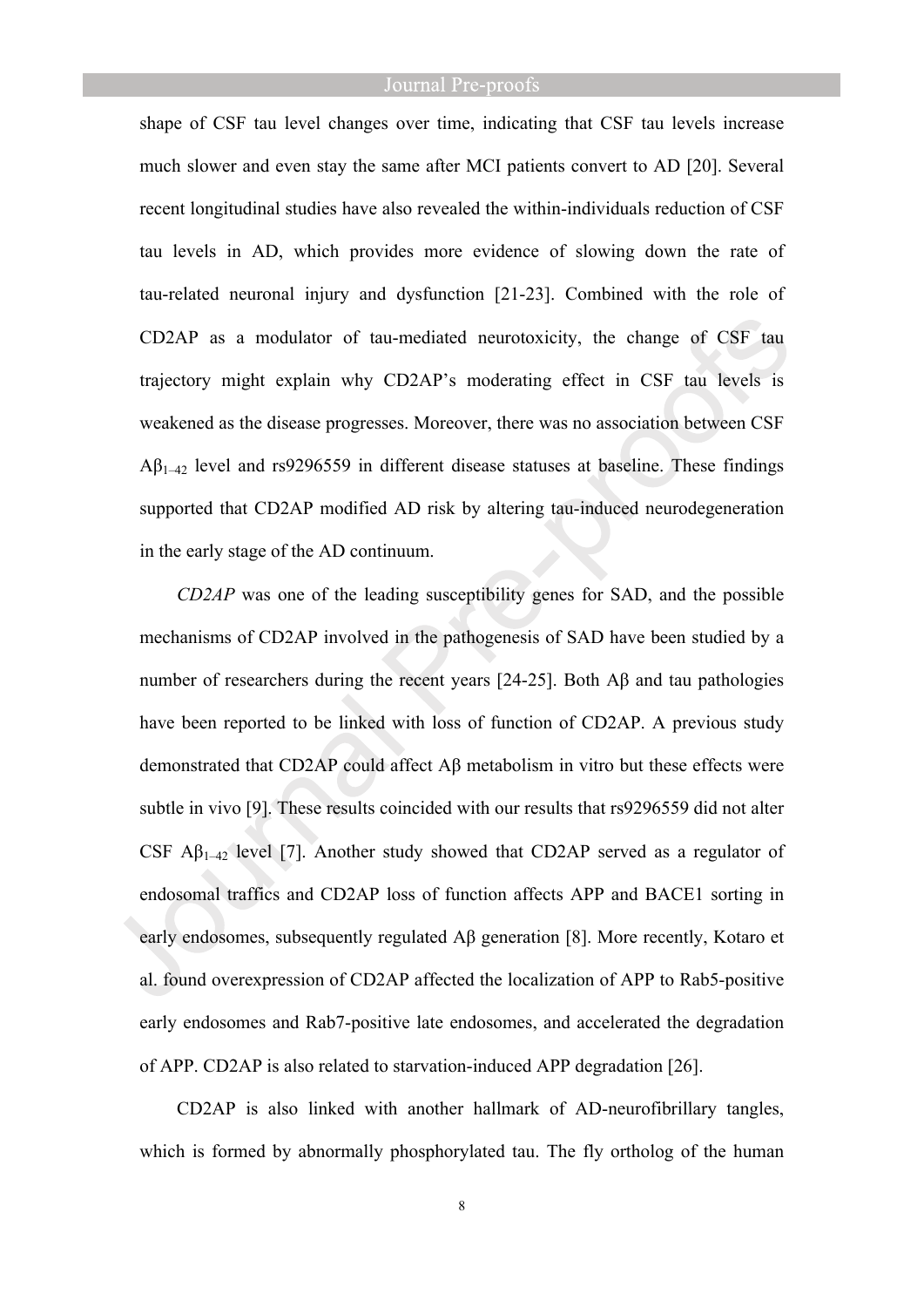*CD2AP*, cindr, was reported as a regulator of tau-mediated neurotoxicity. Knockout of cindr (cindr-/-) enhances tau-related neuronal loss in the adult fly brain and reduces the survival time of fly. Moreover, cindr is associated with synapse maturation, synaptic vesicle recycling and release, as well as cytosolic calcium homeostasis [10]. The results of these studies were in line with the present study that modulating tau pathology was an important mechanism for CD2AP to increase the risk of AD.

## **Conclusion**

Collectively, we analyzed the association of *CD2AP* rs9296559 SNP with AD CSF pathogenic proteins for the first time and found that the CC+TC genotype was associated with increased CSF tau levels in MCI, providing further evidence for the hypothesis that CD2AP may contribute to the AD risk by regulating tau pathology. With the limitation of small sample size and different ethnic backgrounds, further studies were needed in the larger samples and even other ethnicities.

#### **Abbreviations**

CD2AP: CD2-associated protein; AD: Alzheimer's disease; Aβ: β-amyloid; CN: cognitive normal; MCI: mild cognitive impairment; ADNI: Alzheimer's disease Neuroimaging Initiative ; CSF: cerebrospinal fluid ; PET: positron emission tomography : SAD: sporadic AD : GWAS: genome-wide association studies : MCI: mild cognitive impairment; DSM-IV : Diagnostic and Statistical Manual of Mental Disease ; NIA-AA: National Institute on Aging and Alzheimer ' s Association; t-tau:total tau; p-tau: phosphorylated tau.

## **Declarations**

## **Ethics approval and informed consent**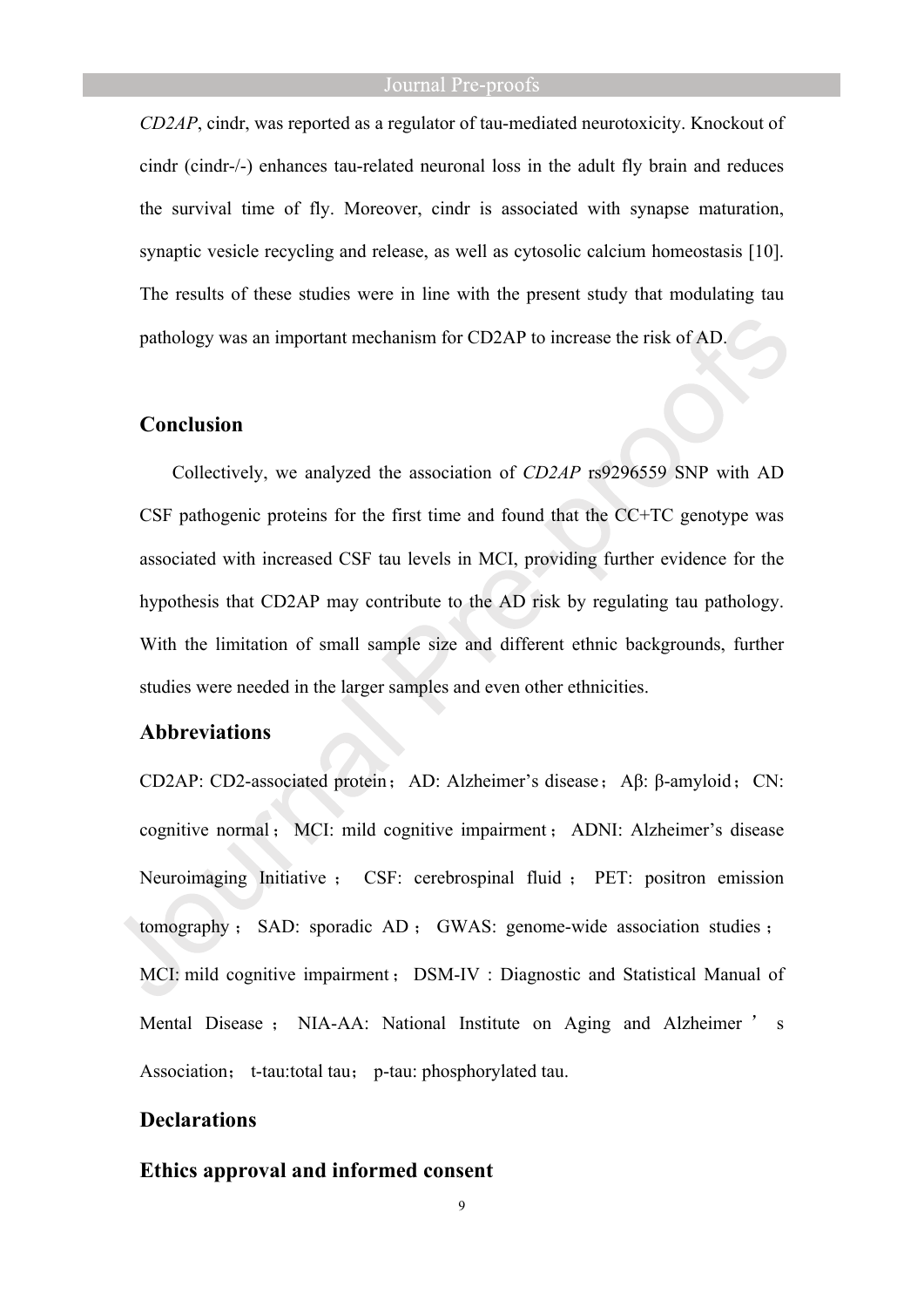The research was approved by the Ethics Committee of the second affiliated hospital of Zhejiang University School of Medicine. Informed consent was obtained from all individual participants included in the study.

## **Consent for publication**

Patients signed informed consent regarding publishing their data.

#### **Data availability**

Data will be available upon reasonable request.

## **Funding**

Data collection and sharing for this project was funded by the Alzheimer's Disease Neuroimaging Initiative (ADNI) (National Institutes of Health Grant U01 AG024904) and DOD ADNI (Department of Defense award number W81XWH-12-2-0012). ADNI is funded by the National Institute on Aging, the National Institute of Biomedical Imaging and Bioengineering, and through generous contributions from the following: AbbVie, Alzheimer's Association; Alzheimer's Drug Discovery Foundation; Araclon Biotech; BioClinica, Inc.; Biogen; Bristol-Myers Squibb Company; CereSpir, Inc.; Cogstate; Eisai Inc.; Elan Pharmaceuticals, Inc.; Eli Lilly and Company; EuroImmun; F. Hoffmann-La Roche Ltd and its affiliated company Genentech, Inc.; Fujirebio; GE Healthcare; IXICO Ltd.; Janssen Alzheimer Immunotherapy Research and Development, LLC.; Johnson and Johnson Pharmaceutical Research and Development LLC.; Lumosity; Lundbeck; Merck and Co., Inc.; Meso Scale Diagnostics, LLC.; NeuroRx Research; Neurotrack Technologies; Novartis Pharmaceuticals Corporation; Pfizer Inc.; Piramal Imaging; Servier; Takeda Pharmaceutical Company; and Transition Therapeutics. The Canadian Institutes of Health Research is providing funds to support ADNI clinical sites in Canada. Private sector contributions are facilitated by the Foundation for the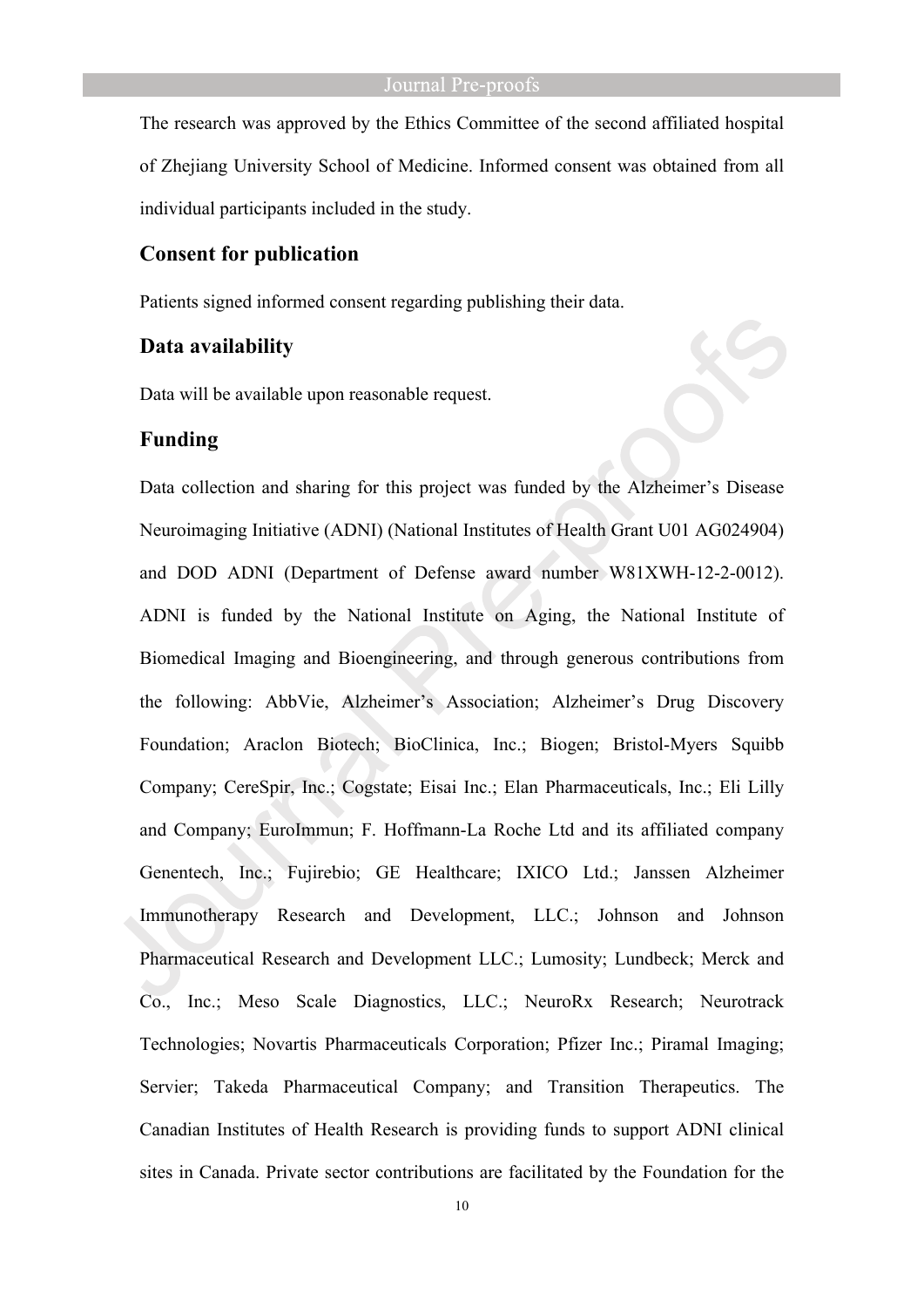National Institutes of Health (https://www.fnih.org). The grantee organization is the Northern California Institute for Research and Education, and the study is coordinated by the Alzheimer's Therapeutic Research Institute at the University of Southern California. ADNI data are disseminated by the Laboratory for Neuro Imaging at the University of Southern California. This study was supported by grants from the National Natural Science Foundation of China (81970998), the Key Research and Development project of Zhejiang Province (2019C03039), and the Natural Science Foundation of Zhejiang province (LBY21H090003).

## **Disclosure**

The authors declared no potential conflicts of interest.

## **CRediT authorship contribution statement**

**Xue Yanyan:** Methodology, Investigation, Formal analysis, Visualization, Writing original draft. **Chen Yihe:** Investigation, Methodology, Visualization. **Lin Rongrong:** Investigation, Methodology, Formal analysis. **Huang Huifen**: Investigation, Visualization. **Wu Zhiying:** Resources, Conceptualization, Funding acquisition, Writing - Review & Editing,. **Tao Qingqing:** Conceptualization, Funding acquisition, Writing - Review & Editing, Supervision.

## **Acknowledgements**

Data used in preparation of this article were obtained from the Alzheimer's disease Neuroimaging Initiative (ADNI) database (http://adni.loni.usc.edu). As such, the investigators within the ADNI contributed to the design and implementation of ADNI and/or provided data but did not participate in analysis or writing of this report. A complete listing of ADNI investigators can be found at:http://adni.loni.usc.edu/wp-content/uploads/how\_to\_apply/ADNI\_Acknowledgeme nt\_List.pdf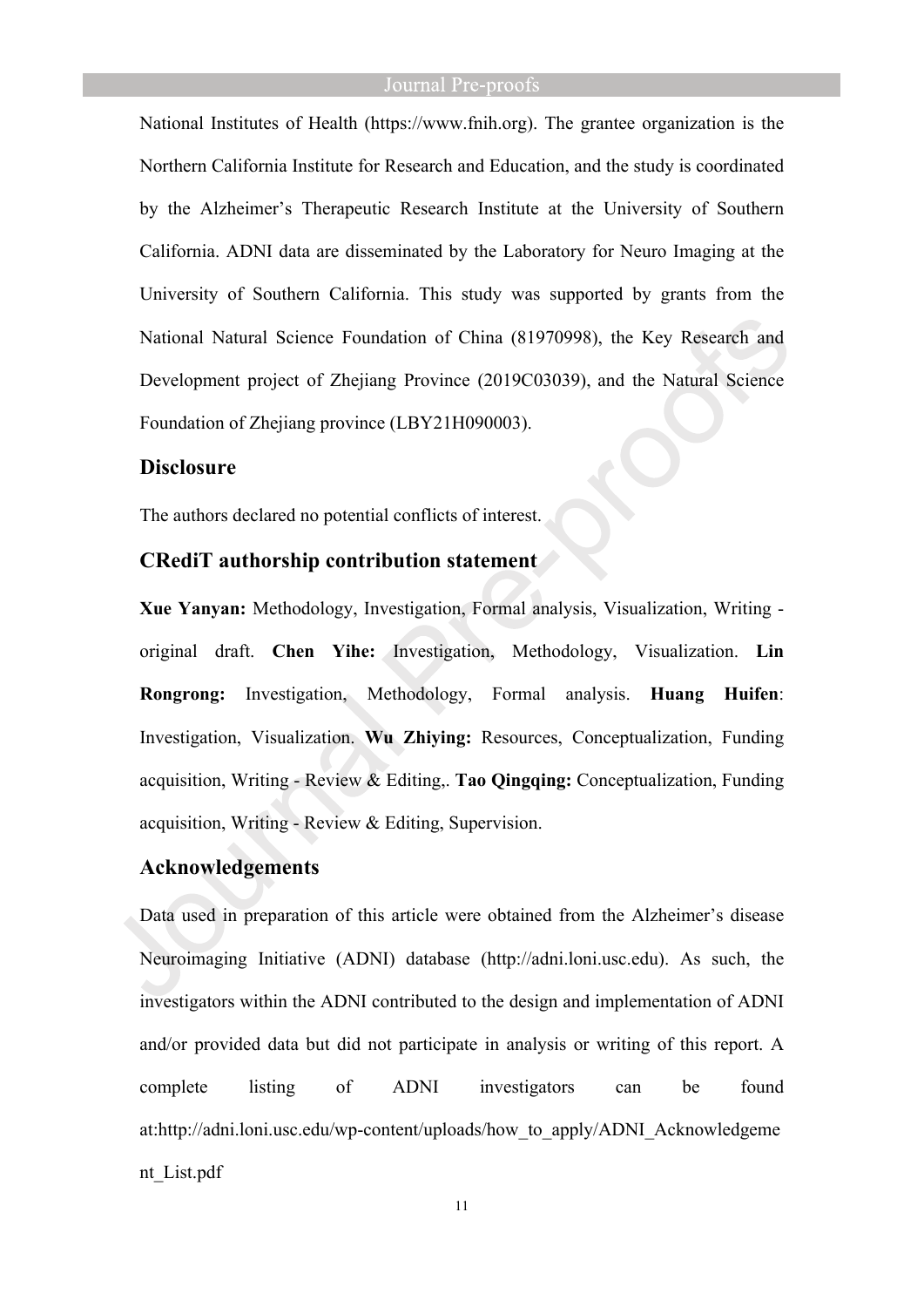## **References**

1. Scheltens P, Blennow K, Breteler MM et al. Alzheimer's disease. *Lancet.*  2016;388:505-517. https://doi.org/10.1016/S0140-6736(15)01124-1

2. Zetterberg H, Bendlin BB. Biomarkers for Alzheimer's disease-preparing for a new era of disease-modifying therapies. *Mol Psychiatry.* 2021;26:296-308. https://doi.org/10.1038/s41380-020-0721-9

3. Jack CR Jr, Bennett DA, Blennow K. NIA-AA Research Framework: Toward a biological definition of Alzheimer's disease. *Alzheimers Dement.* 2018;14:535-562. https://doi.org/10.1016/j.jalz.2018.02.018

4. Kirsch KH, Georgescu MM, Ishimaru S. CMS: an adapter molecule involved in cytoskeletal rearrangements. *Proc Natl Acad Sci U S A.* 1999;96:6211-6216. https://doi.org/ 10.1073/pnas.96.11.6211

5. Li C, Ruotsalainen V, Tryggvason K et al. CD2AP is expressed with nephrin in developing podocytes and is found widely in mature kidney and elsewhere. *Am J Physiol Renal Physiol.* 2000;279:F785-792. https://doi.org/10.1152/ajprenal.2000.279.4.F785

6. Dustin ML, Olszowy MW, Holdorf AD et al. A novel adaptor protein orchestrates receptor patterning and cytoskeletal polarity in T-cell contacts. *Cell.* 1998;94:667-677.

7. Tao QQ, Liu ZJ, Sun YM et al. Decreased gene expression of CD2AP in Chinese patients with sporadic Alzheimer's disease. *Neurobiol Aging.* 2017;56: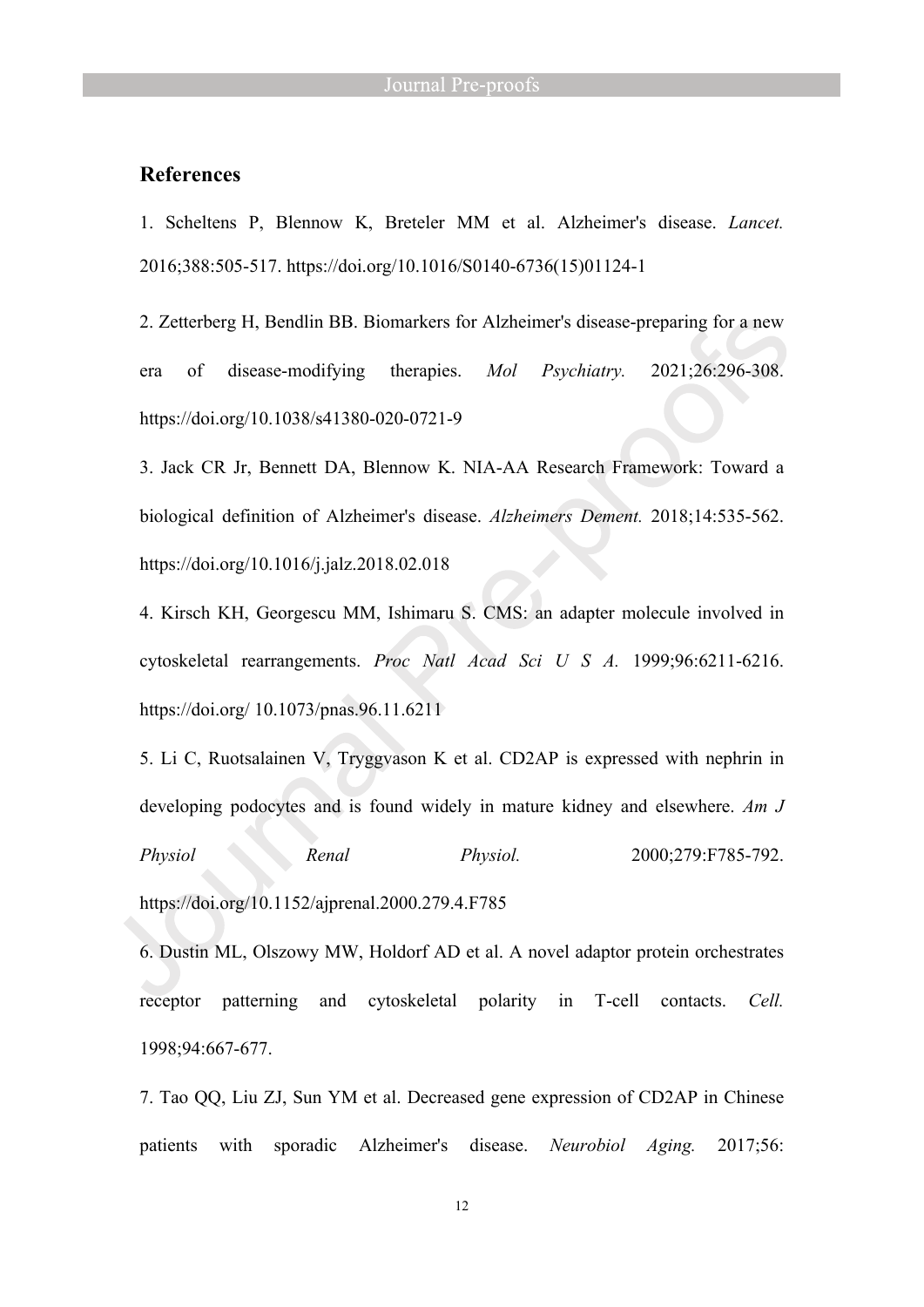212.e5-212.e10. 8. Ubelmann F, Burrinha T, Salavessa L et al. Bin1 and CD2AP polarise the endocytic generation of beta-amyloid. *EMBO Rep.* 2017;18:102-122. https://doi.org/10.1016/s0092-8674(00)81608-6

9. Liao F, Jiang H, Srivatsan S et al. Effects of CD2-associated protein deficiency on amyloid-beta in neuroblastoma cells and in an APP transgenic mouse model. *Mol Neurodegener.* 2015;10:12. https://doi.org/10.1186/s13024-015-0006-y

10. Ojelade SA, Lee TV, Giagtzoglou N et al. cindr, the Drosophila Homolog of the CD2AP Alzheimer's Disease Risk Gene, Is Required for Synaptic Transmission and Proteostasis. *Cell Rep*. 2019;28:1799-1813 e1795. https://doi.org/10.1016/j.celrep.2019.07.041

11. Hollingworth P, Harold D, Sims R et al. Common variants at ABCA7, MS4A6A/MS4A4E, EPHA1, CD33 and CD2AP are associated with Alzheimer's disease. *Nat Genet.* 2011;43:429-435. https://doi.org/10.1038/ng.803

12. Naj AC, Jun G, Beecham GW et al. Common variants at MS4A4/MS4A6E, CD2AP, CD33 and EPHA1 are associated with late-onset Alzheimer's disease. *Nat Genet.* 2011;43:436-441. https://doi.org/10.1038/ng.801

13. Lambert JC, Ibrahim-Verbaas CA, Harold D et al. Meta-analysis of 74,046 individuals identifies 11 new susceptibility loci for Alzheimer's disease. *Nat Genet.* 2013;45:1452-1458. https://doi.org/10.1038/ng.2802

14. Chen H, Wu G, Jiang Y et al. Analyzing 54,936 Samples Supports the Association Between CD2AP rs9349407 Polymorphism and Alzheimer's Disease Susceptibility. *Mol Neurobiol.* 2015;52:1-7. https://doi.org/10.1007/s12035-014-8834-2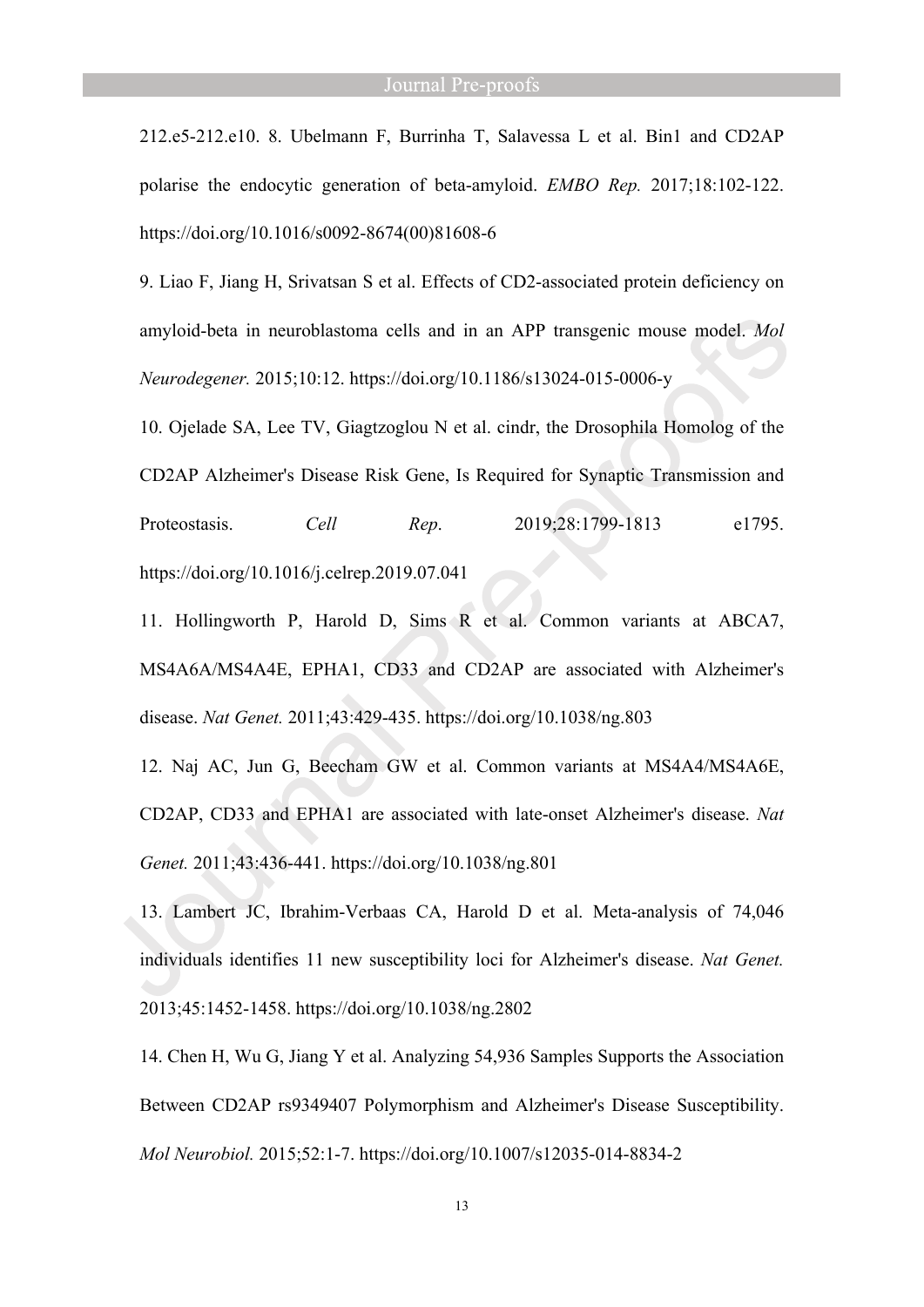15. Vardarajan BN, Ghani M, Kahn A et al. Rare coding mutations identified by sequencing of Alzheimer disease genome-wide association studies loci. *Ann Neurol.* 2015;78:487-498. https://doi.org/10.1002/ana.24466

16. Kunkle BW, Grenier-Boley B, Sims R et al. Genetic meta-analysis of diagnosed Alzheimer's disease identifies new risk loci and implicates Abeta, tau, immunity and lipid processing. *Nat Genet.* 2019;51:414-430. https://doi.org/10.1038/s41588-019-0358-2

17. Prendecki M, Kowalska M, Łagan-Jędrzejczyk U et al. Genetic factors related to the immune system in subjects at risk of developing Alzheimer's disease. *J Integr Neurosci.* 2020;19:359-371. https://doi.org/10.31083/j.jin.2020.02.110

18. Ye LQ, Li XY, Zhang YB et al. The discriminative capacity of CSF beta-amyloid 42 and Tau in neurodegenerative diseases in the Chinese population. *J Neurol Sci.* 2020;412:116756. https://doi.org/10.1016/j.jns.2020.116756

19. Bittner T, Zetterberg H, Teunissen CE et al. Technical performance of a novel, fully automated electrochemiluminescence immunoassay for the quantitation of beta-amyloid (1-42) in human cerebrospinal fluid. *Alzheimers Dement.* 2016;12:517-526. https://doi.org/10.1016/j.jalz.2015.09.009

20. Jack CR Jr, Knopman DS, Jagust WJ et al. Hypothetical model of dynamic biomarkers of the Alzheimer's pathological cascade. *Lancet Neurol.* 2010;9:119-128. https://doi.org/10.1016/S1474-4422(09)70299-6

21. Hampel H, Buerger K, Kohnken R et al. Tracking of Alzheimer's disease progression with cerebrospinal fluid tau protein phosphorylated at threonine 231. *Ann*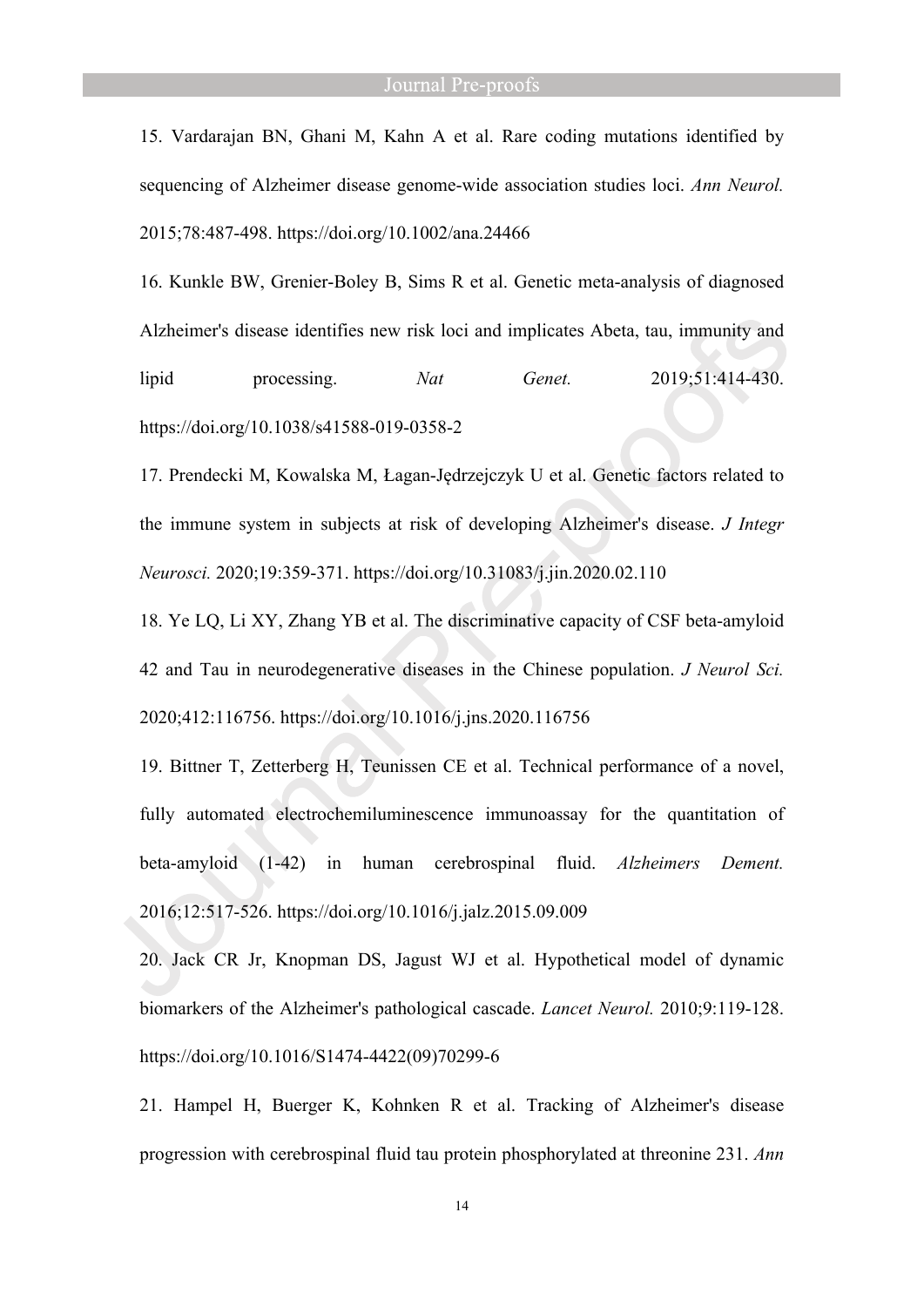*Neurol.* 2001;49:545-546

22. Toledo JB, Xie SX, Trojanowski JQ et al. Longitudinal change in CSF Tau and Abeta biomarkers for up to 48 months in ADNI. *Acta Neuropathol.* 2013;126:659-670. https://doi.org/10.1007/s00401-013-1151-4

23. Fagan AM, Xiong C, Jasielec MS et al. Longitudinal change in CSF biomarkers in autosomal-dominant Alzheimer's disease. *Sci Transl Med*. 2014;6(226):226ra30. https://doi.org/10.1126/scitranslmed.3007901

24. Rosenberg RN, Lambracht-Washington D, Yu G. Genomics of Alzheimer Disease: A Review. *JAMA Neurol.* 2016;73:867-874. https://doi.org/10.1001/jamaneurol.2016.0301

25. Tao QQ, Chen YC, Wu ZY. The role of CD2AP in the Pathogenesis of Alzheimer's Disease. *Aging Dis.* 2019;10:901-907. https://doi.org/10.14336/AD.2018.1025

26. Furusawa K, Takasugi T, Chiu YW et al. CD2-associated protein (CD2AP) overexpression accelerates amyloid precursor protein (APP) transfer from early endosomes to the lysosomal degradation pathway. *J Biol Chem.* 2019;294:10886-10899. https://doi.org/10.1074/jbc.RA118.005385

15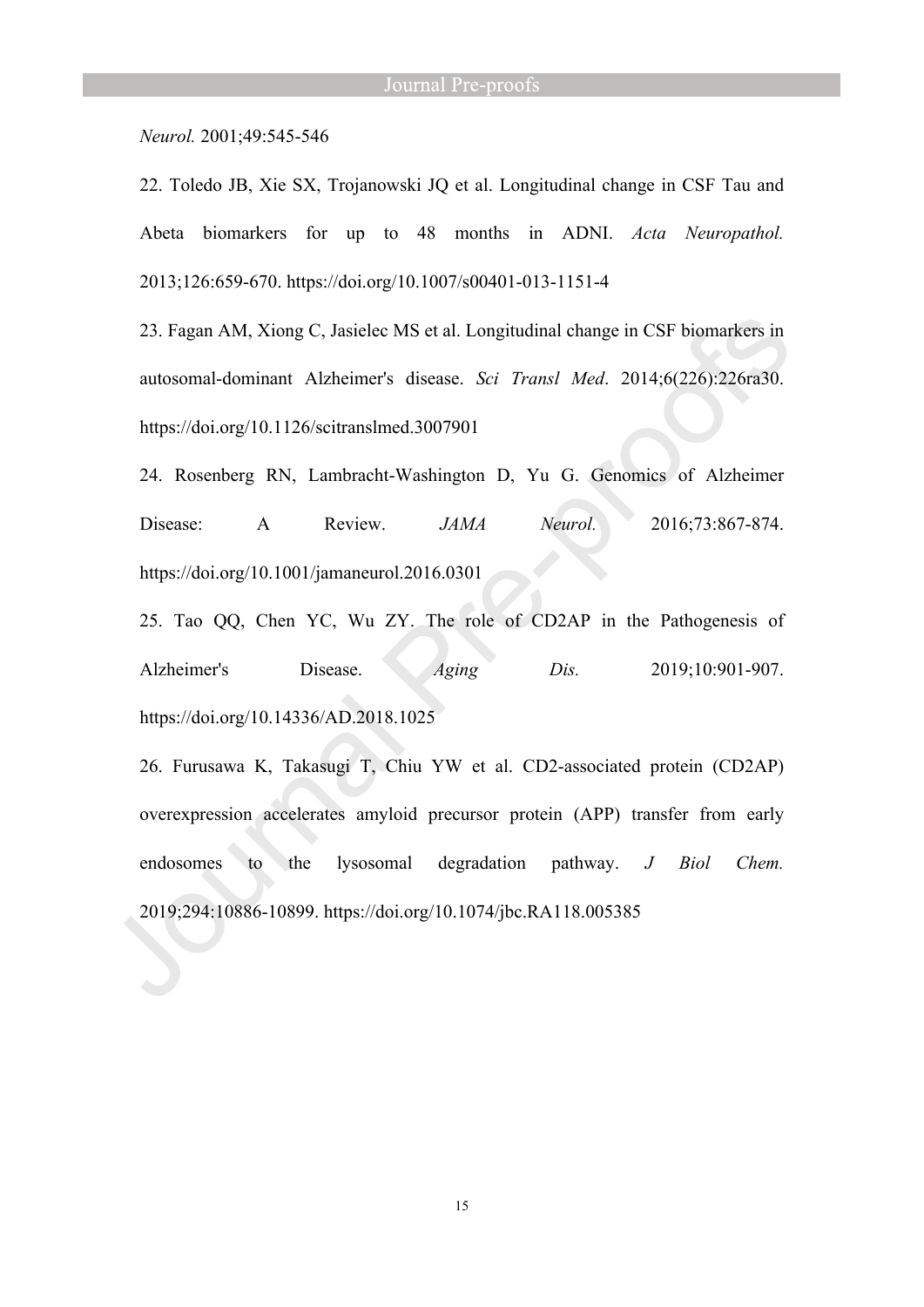## **Legends of Figures**

**Fig.1** Data analysis workflow.

**Fig.2** Scatterplots of CSF  $\mathbf{A}\beta_{1-42}$ , p-tau, and t-tau levels in CN, MCI and AD subjects from ADNI. Mean CSF  $A\beta_{1-42}$ , p-tau, and t-tau levels were higher in MCI and AD subjects compared with CN subjects  $(P < 0.0001)$ 

**Fig.3** *CD2AP* rs9296559 and CSF  $\mathbf{A}\beta_{1-42}$ , p-tau, and t-tau levels at baseline in the CN, MCI and AD subjects from ADNI. **(A)** No significant differences of CSF  $A\beta_{1-42}$ , p-tau, and t-tau levels were observed between subjects carrying TT and CC+TC in CN group. **(B)** No significant differences of  $A\beta_{1-42}$  level between subjects carrying TT and CC+TC in MCI group. P-tau and t-tau levels were significant elevated in subjects carrying CC+TC in MCI group ( $P < 0.05$ ). (C) No significant differences of CSF  $\Delta\beta_{1-42}$ , p-tau, and t-tau levels were observed between subjects carrying TT and CC+TC in AD group.

**Fig.4** Scatterplots of CSF  $\mathbf{A}\beta_{1-42}$ , p-tau, and t-tau levels in CN, MCI and AD subjects in an independent cohort.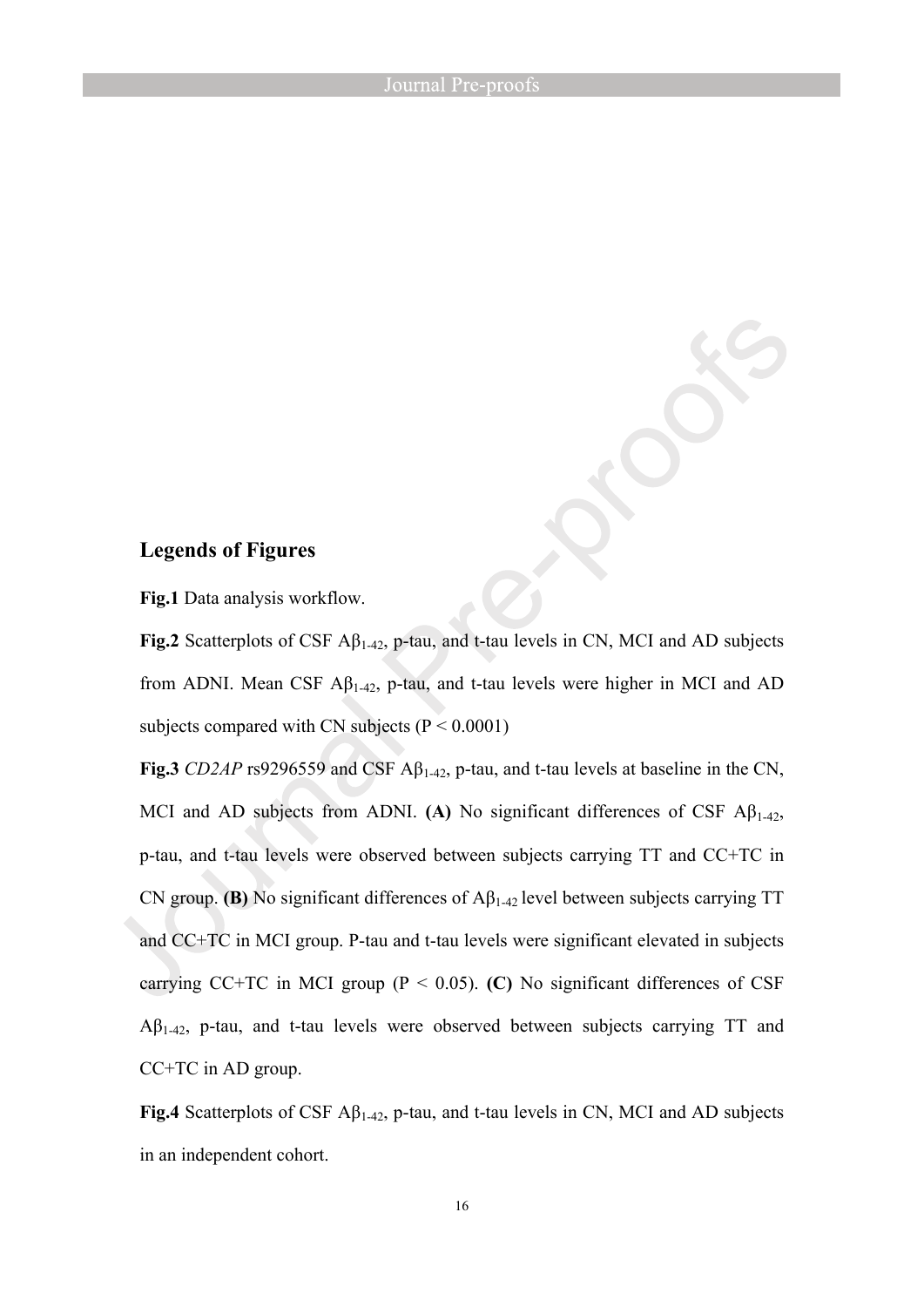**Fig.5** *CD2AP* rs9296559 and CSF  $\mathbf{A}\beta_{1-42}$ , p-tau, and t-tau levels at baseline in the CN, MCI and AD subjects in an independent cohort. **(A)** No significant differences of CSF  $A\beta_{1-42}$ , p-tau, and t-tau levels were observed between subjects carrying TT and CC+TC in CN group. **(B)** No significant differences of  $A\beta_{1-42}$  level between subjects carrying TT and CC+TC in MCI group. In the MCI group, p-tau level was significant elevated in subjects carrying CC+TC ( $P < 0.05$ ), but t-tau level was insignificantly increased in subjects carrying CC+TC (P=0.06). **(C)** No significant differences of CSF  $A\beta_{1-42}$ , p-tau, and t-tau levels were observed between subjects carrying TT and CC+TC in AD group.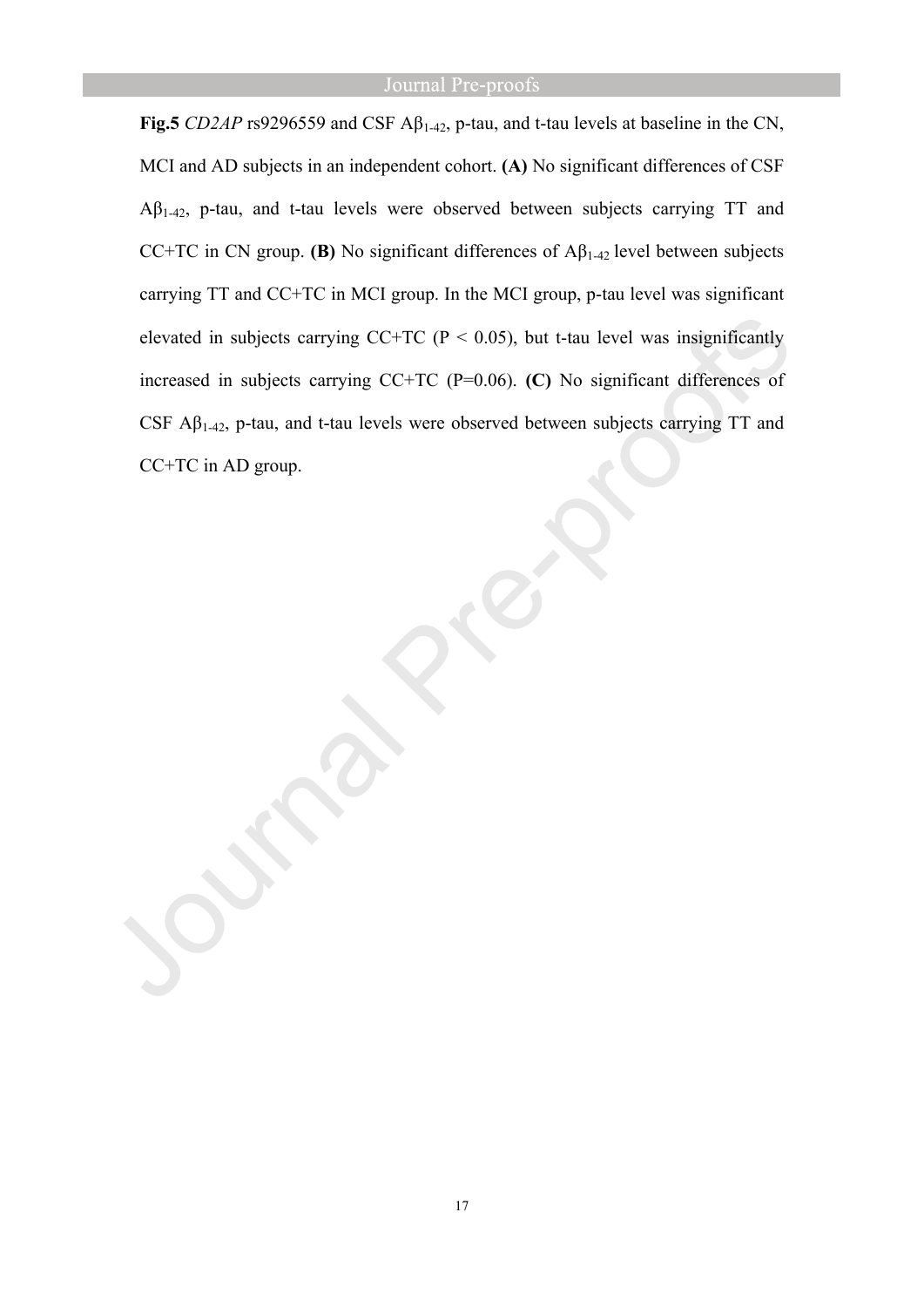| <b>Characteristics</b>                          | Total $(N=543)$     | $CN(N=101)$      | $MCI (N=278)$       | $AD(N=164)$         | P <sub>a</sub> | P <sub>b</sub> | P <sup>c</sup> |
|-------------------------------------------------|---------------------|------------------|---------------------|---------------------|----------------|----------------|----------------|
| Age, mean years (SD)                            | $74.01 \pm 7.36$    | $75.38 \pm 5.35$ | 73.09±7.70          | 74.74±7.65          | 0.084          | >0.999         | 0.055          |
| Gender (male/female)                            | 324/219             | 54/47            | 175/103             | 95/69               | 0.095          | 0.477          | 0.295          |
| Education, mean years (SD)                      | $15.87 \pm 2.87$    | $15.89 \pm 2.73$ | $16.09 \pm 2.93$    | 15.49±2.82          | >0.999         | 0.797          | 0.066          |
| APOE $\varepsilon$ 4 (0/1/2)                    | 246/221/76          | 76/23/2          | 117/122/39          | 53/76/35            | $\leq 0.0001$  | $\leq 0.0001$  | 0.05           |
| MMSE scores, mean (SD)                          | $26.49 \pm 2.78$    | $29.15 \pm 1.01$ | $27.35 \pm 1.85$    | $23.37 \pm 1.98$    | < 0.0001       | $\leq 0.0001$  | $\leq 0.0001$  |
| $CD2AP$ rs9296559, T/C                          | 770/316             | 159/43           | 380/176             | 231/97              | < 0.01         | < 0.05         | 0.518          |
| CSF $\mathsf{A}\beta_{1-42}$ (pg/ml), mean (SD) | $904.91 \pm 544.26$ | 1243.99±652.63   | 913.86±507.38       | $680.92\pm405.40$   | $\leq 0.0001$  | $\leq 0.0001$  | $\leq 0.0001$  |
| $CSF$ t-tau (pg/ml), mean (SD)                  | $312.58 \pm 141.88$ | $238.40\pm86.29$ | $308.24 \pm 142.70$ | $365.63 \pm 146.59$ | $\leq 0.0001$  | $\leq 0.0001$  | $\leq 0.0001$  |
| $CSF$ p-tau (pg/ml), mean (SD)                  | $30.62 \pm 15.56$   | $22.11 \pm 9.03$ | $30.28 \pm 15.74$   | $36.42 \pm 15.96$   | $\leq 0.0001$  | < 0.0001       | $\leq 0.0001$  |

 $\mathcal{C}$ 

**Table 1.** Demographics and characteristics of the study participants from the ADNI cohort

Data are given as mean followed by (SD).

*P* <sup>a</sup> values when comparing CN and MCI groups.

*P* <sup>b</sup> values when comparing CN and AD groups.

*P* <sup>c</sup> values when comparing MCI and AD groups.

Abbreviation: CN, cognitive normal; MCI, mild cognitive impairment; MMSE, mini-mental state exam; SD, standard deviation.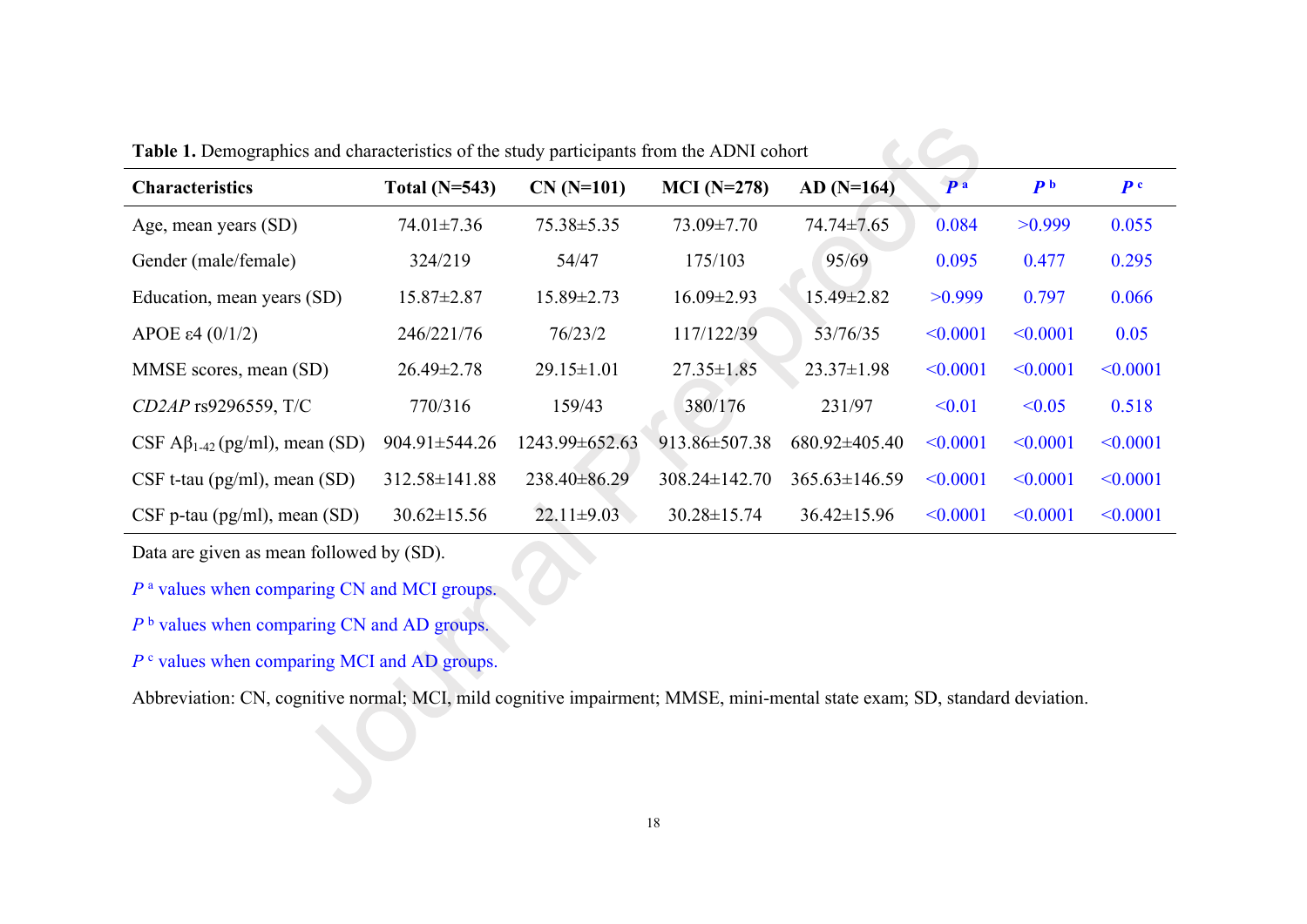| <b>Biomarker</b>             | <b>CN</b>           |                  | <b>MCI</b>          |                | AD                  |                |
|------------------------------|---------------------|------------------|---------------------|----------------|---------------------|----------------|
|                              | $\beta$ coefficient | $\boldsymbol{P}$ | $\beta$ coefficient | $\overline{P}$ | $\beta$ coefficient | $\overline{P}$ |
| CSF $\mathbf{A}\beta_{1-42}$ | $-0.001$            | 0.988            | 0.012               | 0.819          | $-0.104$            | 0.150          |
| CSF t-tau                    | $-0.095$            | 0.337            | 0.144               | 0.013          | 0.011               | 0.891          |
| CSF p-tau                    | $-0.091$            | 0.353            | 0.137               | 0.018          | 0.024               | 0.756          |

**Table 2.** Correlations between *CD2AP* rs9296559 and CSF biomarkers in CN, MCI and AD subjects

Abbreviation: CN, cognitive normal; MCI, mild cognitive impairment; AD,

Alzheimer's disease.

**Table 3.** Demographics and characteristics of the study participants in an independent

cohort

| <b>Characteristics</b>                          | Total $(N=198)$   | $CN (N=55)$     | $MCI(N=33)$       |
|-------------------------------------------------|-------------------|-----------------|-------------------|
| Age, mean years (SD)                            | $62.24 \pm 9.26$  | 57.98±13.25     | $62.03 \pm 10.94$ |
| Gender (male/female)                            | 109/89            | 37/18           | 16/17             |
| Education, mean years (SD)                      | $7.87 \pm 4.13$   | $8.67 \pm 4.31$ | $7.82 \pm 3.94$   |
| APOE $\varepsilon$ 4 (0/1/2)                    | 125/59/14         | 39/14/2         | 20/8/5            |
| CD2AP rs9296559, T/C                            | 332/64            | 88/22           | 60/6              |
| CSF $\mathbf{A}\beta_{1-42}$ (pg/ml), mean (SD) | 704.90±359.97     | 989.79±261.79   | 745.68±374.52     |
| $CSF$ t-tau (pg/ml), mean (SD)                  | 329.32±274.71     | 98.27±49.39     | 239.92±173.86     |
| $CSF$ p-tau (pg/ml), mean (SD)                  | $57.64 \pm 38.25$ | 21.49±9.47      | 49.68±23.04       |

Data are given as mean followed by (SD).

Abbreviation: CN, cognitive normal; MCI, mild cognitive impairment; MMSE,